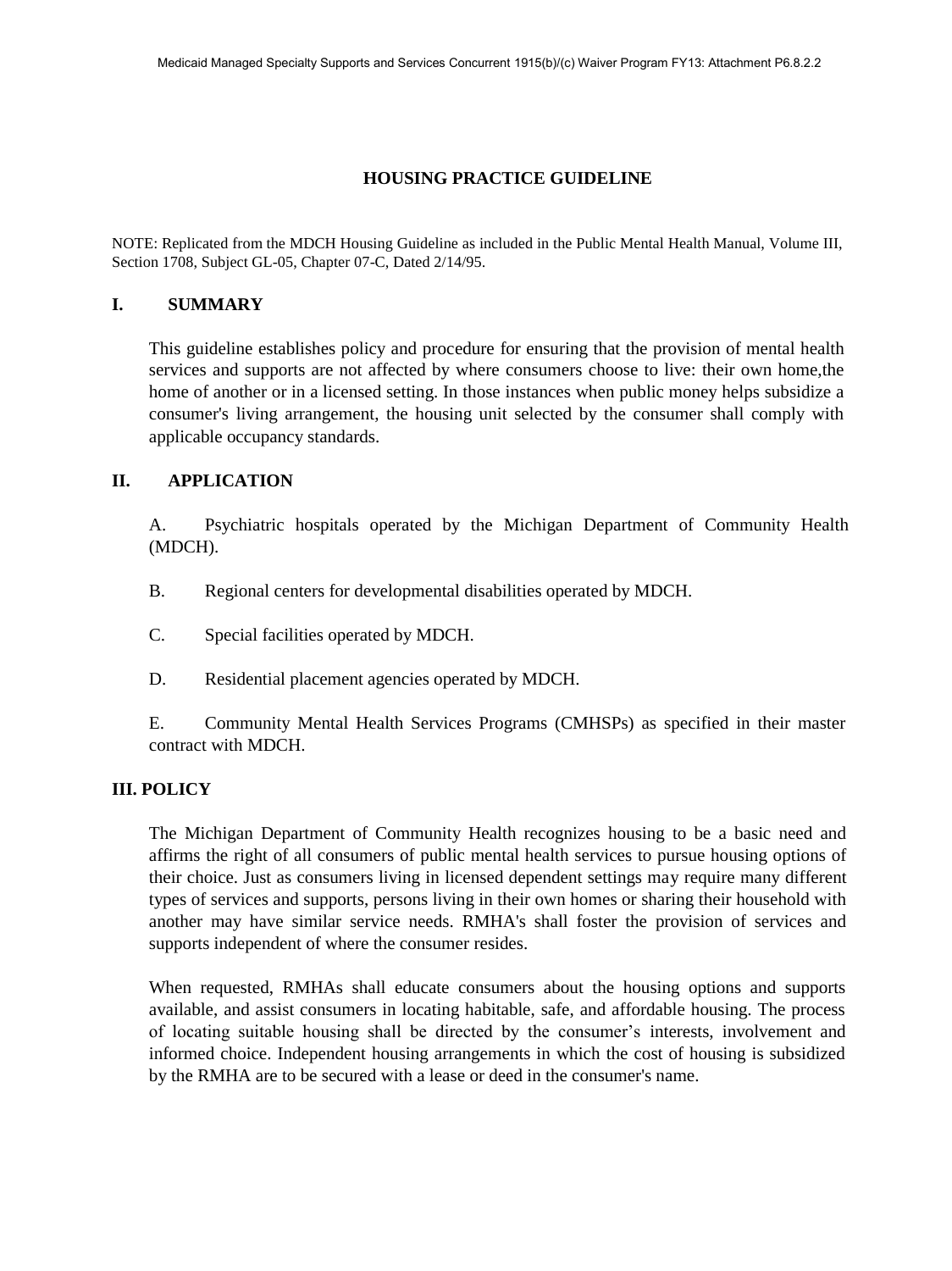This policy is not intended to subvert or prohibit occupancy in or participation with community based treatment settings such as an adult foster care home when needed by an individual recipient.

# **IV. DEFINITIONS**

**Affordable:** is a condition that exists when an individuals means or the combined household income of several individuals is sufficient to pay for food, basic clothing, health care, and personal needs and still have enough left to cover all housing related costs including rent/mortgage, utilities, maintenance, repairs, insurance and property taxes. In situations where there are insufficient resources to cover both housing costs and basic living costs, individual housing subsidies may be used to bridge the gap when they are available.

**Habitable and safe:** means those housing standards established in each community that define and require basic conditions for tenant/resident health, security, and safety.

**Housing:** refers to dwellings that are typical of those sought out and occupied by members of a community. The choices a consumer of mental health services makes in meeting his or her housing needs are not to be linked in any way to any specific program or support service needs he or she may have.

**Responsible Mental Health Agency (RMHA):** means the MDCH hospital, center or CMHSP responsible for providing and contracting for mental health services and/or arranging and coordinating the provision of other services to meet the consumers needs.

## **V. STANDARDS**

RMHAs shall develop policies and create mechanisms that give predominant consideration to consumers' choice in selecting where and with whom they live. These policies and mechanisms shall also:

A. Ensure that RMHA-supported housing blends into the community. Supported housing units are to be scattered throughout a building, a complex, or the community in order to achieve community integration when possible. Use of self-contained campuses or otherwise segregated buildings as service sites is not the preferred mode.

B. Promote and support home ownership, individual choice, and autonomy. The number of people who live together in RMHA-supported housing shall not exceed the community's norms for comparable living settings.

C. Assure that any housing arranged or subsidized by the RMHA is accessible to the consumer and in compliance with applicable state and local standards for occupancy, health, and safety.